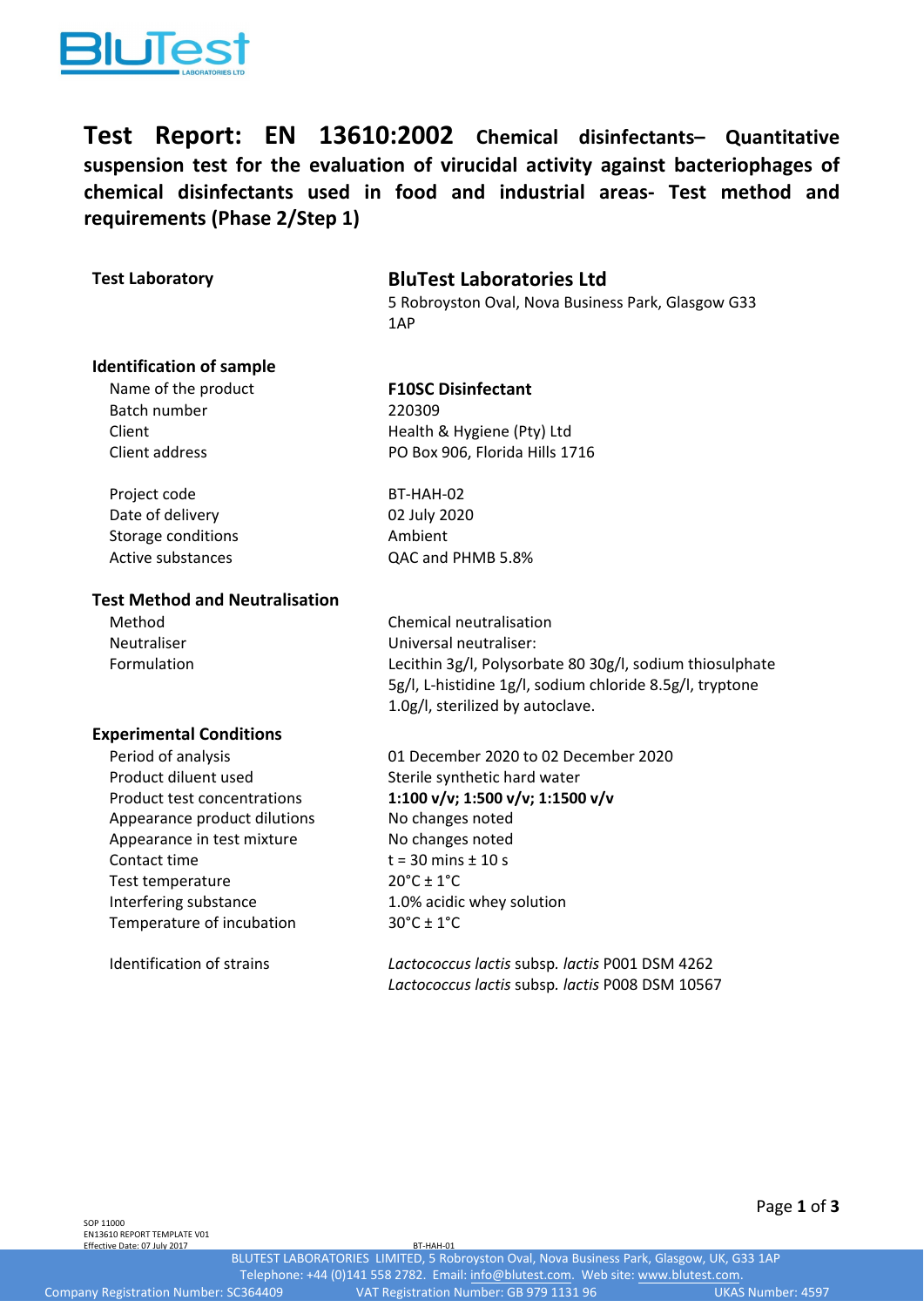

# **EN13610:2002 Results**

#### **Results for the efficacy of F10SC Disinfectant from Health & Hygiene (Pty) Ltd**

| <b>Test organisms</b>     | <b>Validation test</b>                      |                 |                                |                 |                                            |              |                                                   |              |                              | <b>Bacteriophage Test</b>     |               | Test procedure at concentration (V/V) |                |                |  |
|---------------------------|---------------------------------------------|-----------------|--------------------------------|-----------------|--------------------------------------------|--------------|---------------------------------------------------|--------------|------------------------------|-------------------------------|---------------|---------------------------------------|----------------|----------------|--|
|                           | <b>Bacteriophage</b><br>Suspension (Nv)     |                 | Experimental<br>Conditions (A) |                 | <b>Neutraliser Toxicity</b><br>Control (B) |              | Dilution-<br><b>Neutralisation Control</b><br>(C) |              | Suspension (N)               |                               |               | 1:1500                                | 1:500          | 1:100          |  |
| <b>Lactococcus lactis</b> | $10^{-1}$ :                                 | $>200$ ; $>200$ | $10^{0}$ :                     | $>200$ ; $>200$ | $10^{-0}$ :                                | 83 ; 103     | $10^{-0}$ :                                       | 60; 46       | $10^{-6}$ :                  | 191 ; 182                     | $10^{-0}$ :   | 65 ; 55                               | 0;0            | 0; 0           |  |
| subsp. lactis P001        | $10^{-2}$ :                                 | 47 ; 55         | $10^{-1}$ :                    | 40; 53          | $10^{-1}$ :                                | 11;8         | $10^{-1}$ :                                       | 5;6          | $10^{-7}$ :                  | 13; 19                        | $10^{-1}$ :   | 3;5                                   | 0;0            | 0; 0           |  |
|                           |                                             |                 |                                |                 |                                            |              |                                                   |              | N:                           | 1.87E+09                      | Na            | 3.00E+04                              | $< 7.50E + 03$ | $< 7.50E + 03$ |  |
| <b>DSM 4262</b>           | $NV$ :                                      | $5.10E + 04$    | А:                             | $4.65E + 03$    | B:                                         | $9.32E + 02$ | C:                                                | $5.32E+02$   | Q:                           | 11.66                         | R             | < 10(4)                               | >10(4)         | >10(4)         |  |
| Validation                | $2.00E + 04 \leq Nv \leq$<br>$1.00E + 05$ ? |                 | $A \geq 0.05 \times Nv$ ?      |                 | $B \ge 0.01 \times Nv$ ?                   |              | $C \geq 0.5 \times B$ ?                           |              | 7.90 ≤ log $N^{-1}$ ≤ 8.45 ? |                               | Test is valid |                                       |                |                |  |
|                           | yes                                         |                 | yes                            |                 | ye s                                       |              | ye s                                              |              | yes.                         |                               |               |                                       |                |                |  |
| Lactococcus lactis        | $10^{-1}$ :                                 | 266 ; 284       | $10^{0}$ :                     | 183 ; 211       | $10^{-0}$ :                                | 51; 42       | $10^{-0}$ :                                       | 56; 52       | $10^{-6}$ :                  | 113 ; 112                     | $10^{-0}$     | $>300$ ; $>300$                       | 0;0            | 0;0            |  |
| subsp. lactis P008        | $10^{-2}$ :                                 | 33; 34          | $10^{-1}$ :                    | 21; 24          | $10^{-1}$ :                                | 3;8          | $10^{-1}$ :                                       | 6; 2         | $10^{-7}$ :                  | 13; 16                        | $10^{-1}$ :   | 73 ; 46                               | 0;0            | 0; 0           |  |
|                           |                                             |                 |                                |                 |                                            |              |                                                   |              | N:                           | 1.13E+09                      | Na            | 2.98E+05                              | $< 7.50E + 03$ | $< 7.50E + 03$ |  |
| <b>DSM 10567</b>          | $NV$ :                                      | 2.80E+04        | $A$ :                          | $2.00E + 03$    | $B$ :                                      | 4.73E+02     | C:                                                | $5.27E + 02$ | Q:                           | 7.76                          | R.            | < 10(4)                               | >10(4)         | >10(4)         |  |
| Validation                | $2.00E+04 ≤ Ny ≤$<br>$1.00E + 05$ ?         |                 | $A \geq 0.05 \times Nv$ ?      |                 | $B \ge 0.01 \times Nv$ ?                   |              | $C \geq 0.5 \times B$ ?                           |              |                              | 7.90 ≤ l og $N^{-1}$ ≤ 8.45 ? |               | Test is valid                         |                |                |  |
|                           |                                             | yes.            |                                | <b>yes</b>      |                                            | <b>yes</b>   |                                                   | yes.         |                              | ye s                          |               |                                       |                |                |  |

**Please note: The upper limit for counting bacteriophage P008 plates is 300 pfu. Enter as >300.**

Definitions: Vc = viable count; N = number of pfu/ml in the bacteriophage test suspension; Q = quotient of control of weighted mean counts; Nv = number of pfu/ml in the bacteriophage validation suspension; A = number of pfu/ml in the experimental conditions validation; B = number of pfu/ml in the neutraliser toxicity validation; C = number of pfu/ml in the dilution-neutralisation validation; Na = number of pfu/ml in test **mixture after contact time; R <sup>=</sup> reduction in phage activity (Log10)**